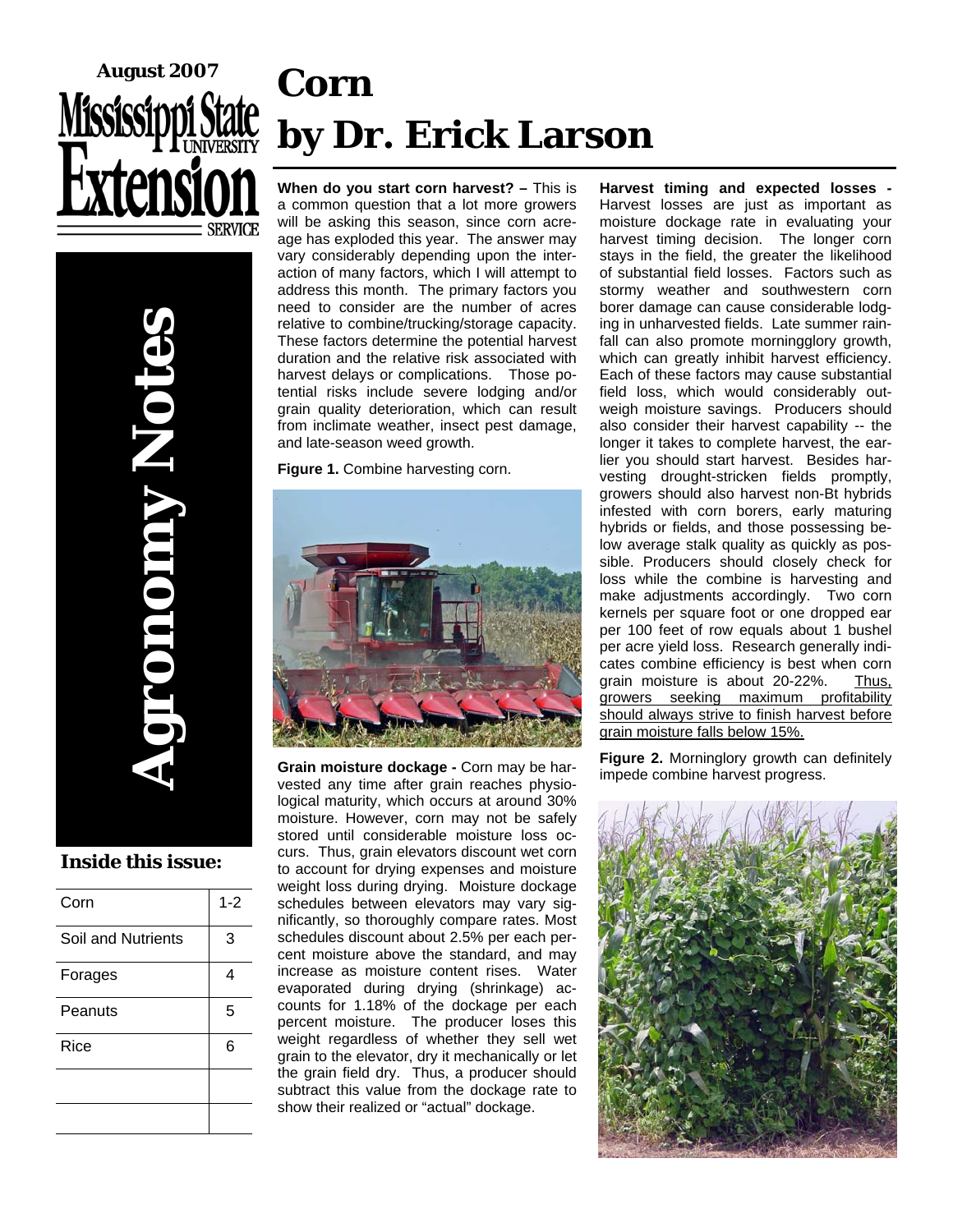### **Corn continued… by Dr. Erick Larson**

**Don't Give Away Corn -** Producers harvesting or selling corn at less than 15% moisture are giving away profit. A producer harvesting 180 Bu./A. corn at 14% moisture is losing \$8.50 per acre or \$16.99 per acre at 13% moisture (at \$4.00/Bu.). This loss is solely from reduced grain weight due to lower moisture content. This moisture weight loss closely approximates the "actual" dockage most elevators charge for high moisture corn. Since corn loses approximately 0.6% per day during the harvest season, begin harvest early enough to guarantee all corn is harvested before it reaches 15%.

**Figure 3.** Harvesting severely lodged corn is a long, tedious process with significant harvest loss and inefficiency.



**Aflatoxin tips –** Aflatoxin contamination is a sporadic problem that Southern corn producers customarily prepare for. Perhaps the best method to minimize aflatoxin problems is to encourage strong plant health during the growing season by using sound agronomic practices, because extreme environmental stress normally promotes aflatoxin development. Fortunately, early harvest reports have indicated no apparent problems thus far this season. However, if aflatoxin is present during harvest, growers can also lessen aflatoxin contamination by properly storing and drying grain, maintaining grain quality, and sanitizing grain-handling equipment. Separately harvest obviously stressed, stunted or damaged areas and field edges, if you suspect any aflatoxin problem. These areas are much more likely to contain high levels of aflatoxin. Fungal infection is more likely in shriveled, cracked kernels and foreign material. Thus, grain quality may be significantly improved by reducing the combine ground speed, increasing fan speed and opening sieves, so that these sources of contamination are removed from the sample. A postharvest mechanical cleaner or gravity separator may also help. Improper grain handling can quickly promote aflatoxin development after harvest. High moisture grain should be immediately dried to below 15% moisture or hauled to an elevator (which will dry the grain). Wet grain should not be stored in trucks, combines, bins or any nonaerated site more than 4-6 hours before beginning drying. These conditions are critical to grain quality, because the fungal growth which causes aflatoxin will escalate to excessive levels very quickly in wet, warm grain. Conversely, fungal growth becomes dormant when grain moisture drops below 15%. Producers should also thoroughly sanitize handling and storage facilities before and during harvest.

**Figure 4.** Aflatoxin is a by-product of *Aspergillus* fungal growth. However, the presence of fungal growth does not necessarily mean aflatoxin is present.



*Page 2 August 2007 Agronomy Notes*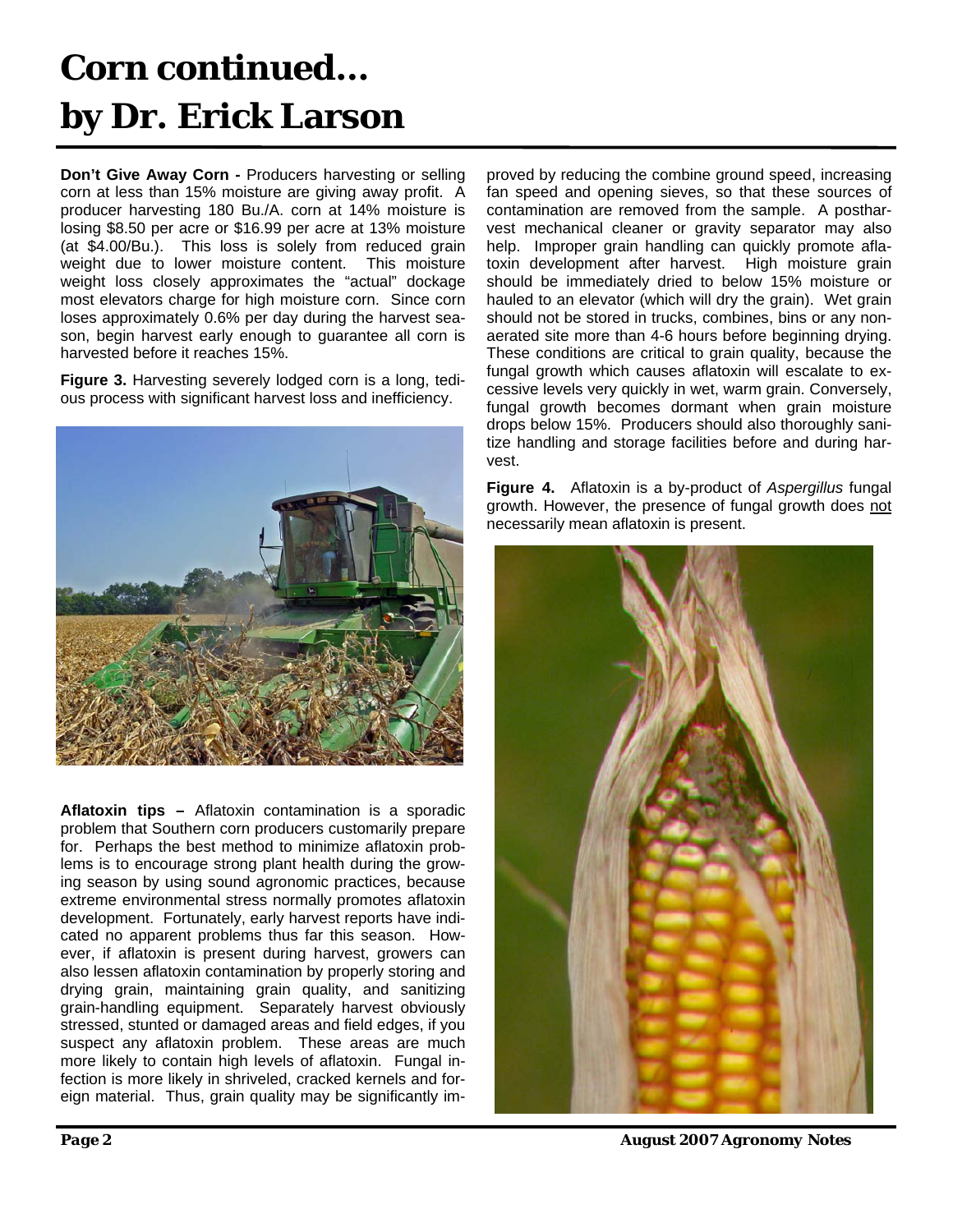### **Nutrient and Soil Management by Dr. Larry Oldham**

There will be an Environmental Quality Incentive Program in 2007 for poultry litter transfer from poultry producing counties to non-poultry producing counties. The eligible amount of cost-share depends on hauling distance, and a maximum of 500 tons. Additionally, the Natural Resource Conservation Service will offer cost share on practices associated with precision agriculture. Some details of these programs are yet to be determined, so be alert, and contact your local NRCS office. Note that these are two separate issues: it is not precision application of poultry litter.

Expanding poultry litter use as fertilizer inevitably will create numerous questions about effectiveness. We have about five decades of experience using it in forage and pasture management in the poultry production region of Mississippi, however there is little row crop production in the area. We know it is an excellent source of the macronutrients nitrogen, phosphorus, and potassium. Furthermore, because it is derived from once living organisms, it contains calcium, sulfur, magnesium, and micronutrients.

Providing nutrients to growing plants hopefully is a monetary response. Litter additionally improves less monetary soil properties such as tilth, water holding capacity, and nutrient holding capacity. There is a strong tendency to credit it as a liming material. While there is significant calcium in litter, and it seems to positively affect pH over very long time spans, it not a predictable response.

Litter, while beneficial, is not a perfect nutrient source; things can go astray such as not accounting for the variability in nutrient content mentioned in Agronomy Notes last month. The best option is analysis of the actual litter to be used. This is done by the Mississippi State Chemical Laboratory, not the soil testing laboratory. More information on this process is available in MSU Extension Service Information Sheet 1614 Soil and Broiler Litter Testing Basics.

Other issues that occur with litter use are not providing enough for crop nutrient needs, or poor distribution because of inadequate spreader patterns. Nitrogen in litter must be converted to plant available forms, and there is some 'discussion' about how much is available during the growing season. Estimates are available in the literature ranging from 40 to 95%. Under Mississippi conditions, a reasonable assumption is 50 to 60% is available. A significant percentage of the phosphorus is available, and practically all litter potassium is plant available the year of application.

Litter is a relatively light material (31 pounds per cubic foot) that provides challenges for those used to heavier inorganic fertilizers and lime. Using the proper equipment, calibrating it, and maintaining proper application widths are important for uniformity. Craig Coufal, MSU Poultry Science Specialist, and Herb Willcutt, MSU-ES Extension Ag Engineer Specialist, have refined a technique for litter applicator calibration that they recently demonstrated. Contact them for further information.

Sometimes litter is applied when plants cannot efficiently use it; apply when plants can best utilize it. The nitrogen becomes available over the first one to three weeks after application. Try to apply litter just prior to planting row crops, and avoid fall applications if there is no actively growing cool season crop.

Timing litter applications for best efficiency may require storing it. Litter should be covered when stored to conserve nitrogen loss to the atmosphere, and to prevent loss by runoff. Take care that runoff from litter storage is contained on site.

Many other factors can reduce litter effectiveness such as soil acidity, micronutrient nutrition, nematodes, diseases, insects, tillage, and soil compaction. However, the largest contributor to litter variability, just as with almost all agricultural issues, is weather. Temperature and moisture control the plant availability nutrients from litter, just as they do from other sources.

Keep these issues in mind if you choose to apply for costshare under EQIP to move litter from a poultry producing county to a non-poultry area for use in crop production.

#### **Note:**

Any one that may have CCA Study Exam Video or DVD's and not using them at this current time, please return them as soon as possible so others may check them out for use, Thank you!

#### **Please return video or DVD to:**

Tammy Scott, Room 136 Dorman Hall

Department of Plant and Soil Sciences.

Contact phone number : 662-325-2701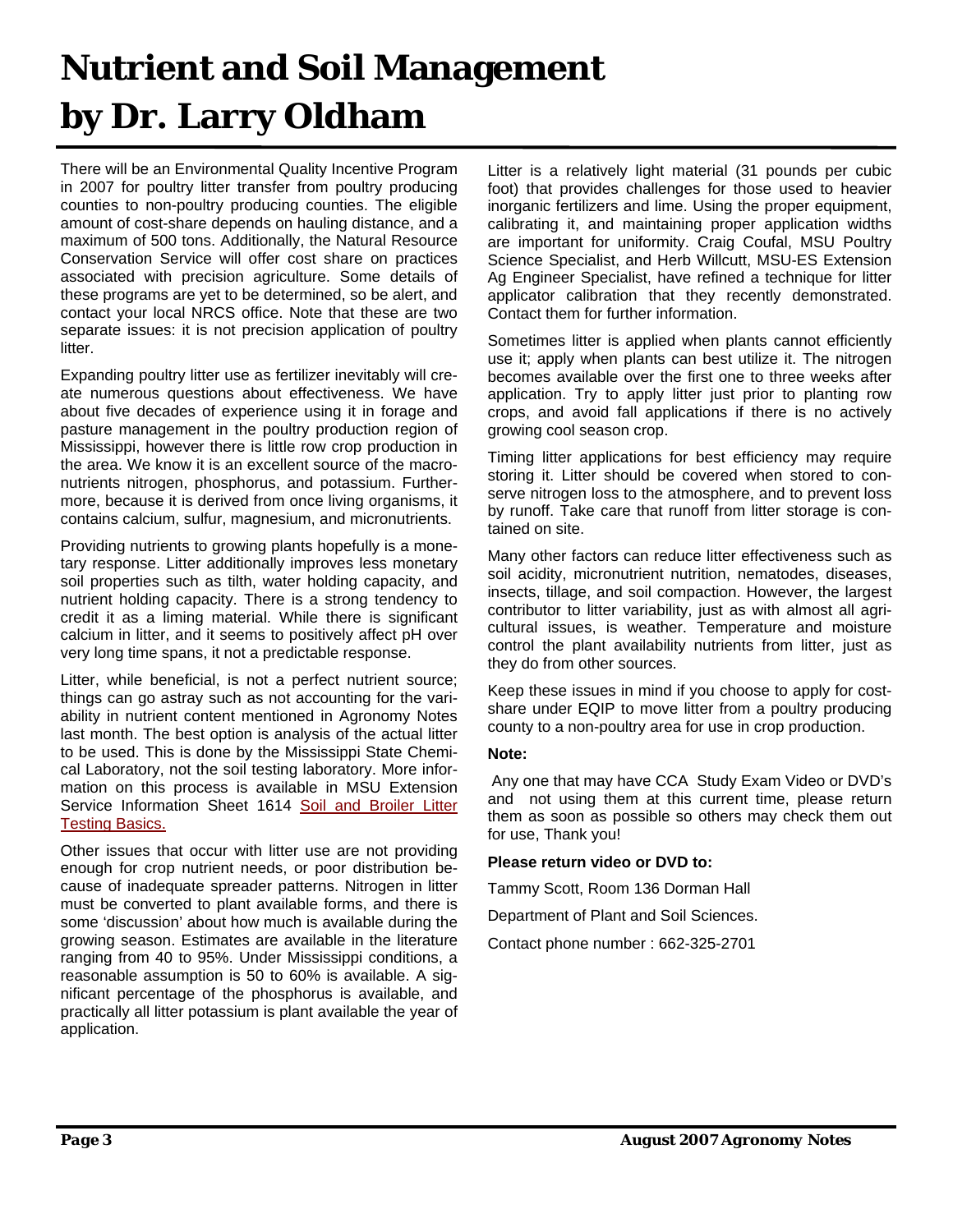## **Cotton by Dr. Darrin Dodds**

**Crop Situation:** National Agriculture Statistics Service reports released July 29 estimate that 75% of the cotton crop is in good to excellent condition. Rainfall over the past several weeks has boosted cotton growth, especially in dryland areas of the state. However, the week of July  $23<sup>rd</sup>$  was dry for most areas of the state. If available, timely irrigation is extremely important in August. Cotton requires anywhere from 1.5 to 2 inches of rain per week during July and August to transport required nutrients to developing bolls during boll fill. Keep a close eye on soil moisture. Irrigation termination is recommended at first open boll.

**Potassium deficiency:** There have been several reports of potassium deficiency in the last several weeks. Prior to peak bloom, potassium deficiency symptoms are similar to those found on other broadleaf crops. Interveinal chlorosis (yellowing) first occurs on older leaves progressing to necrotic patches that develop at the leaf margins. When rapid dry matter accumulation in bolls begins, it can be difficult for the soil to supply adequate potassium to meet the increased daily demand. Late season potassium deficiency symptoms differ from early season symptoms. During and after peak bloom, deficiency symptoms appear on younger mature leaves in the upper one-third of the plant. Symptoms may appear as slight interveinal chlorosis that can rapidly change to a bronze-orange color. When diagnosing potassium deficiency, one should examine how much potassium is in the soil through soil testing. Tissue testing as also available through MSU to determine how much potassium is in a given leaf. During the time surrounding peak bloom, one may mark a given leaf in the upper portion of the plant that is showing deficiency symptoms (such as the fifth leaf below the terminal) and come back in a week and check the same leaf. If the leaf is still showing potassium deficiency you MAY indeed have potassium deficiency. However, if the marked leaf is no longer showing deficiency symptoms, plant demand may have been more than the soil could supply at the time. Potassium deficiency symptoms may also be confused with Verticilium wilt. If Verticilium is suspected, cut the main stem on the plant in cross section. If the stem is filled with dark streaking discoloration, the problem is most likely Verticilium. If the tissue is clean, the problem is most likely potassium deficiency. Tissue tests cannot always determine the difference between Verticilium wilt and potassium deficiency, Verticilium wilt will plug the main stem vascular tissue preventing proper uptake and distribution of potassium and other nutrients throughout the plant.





*Page 4 August 2007 Agronomy Notes*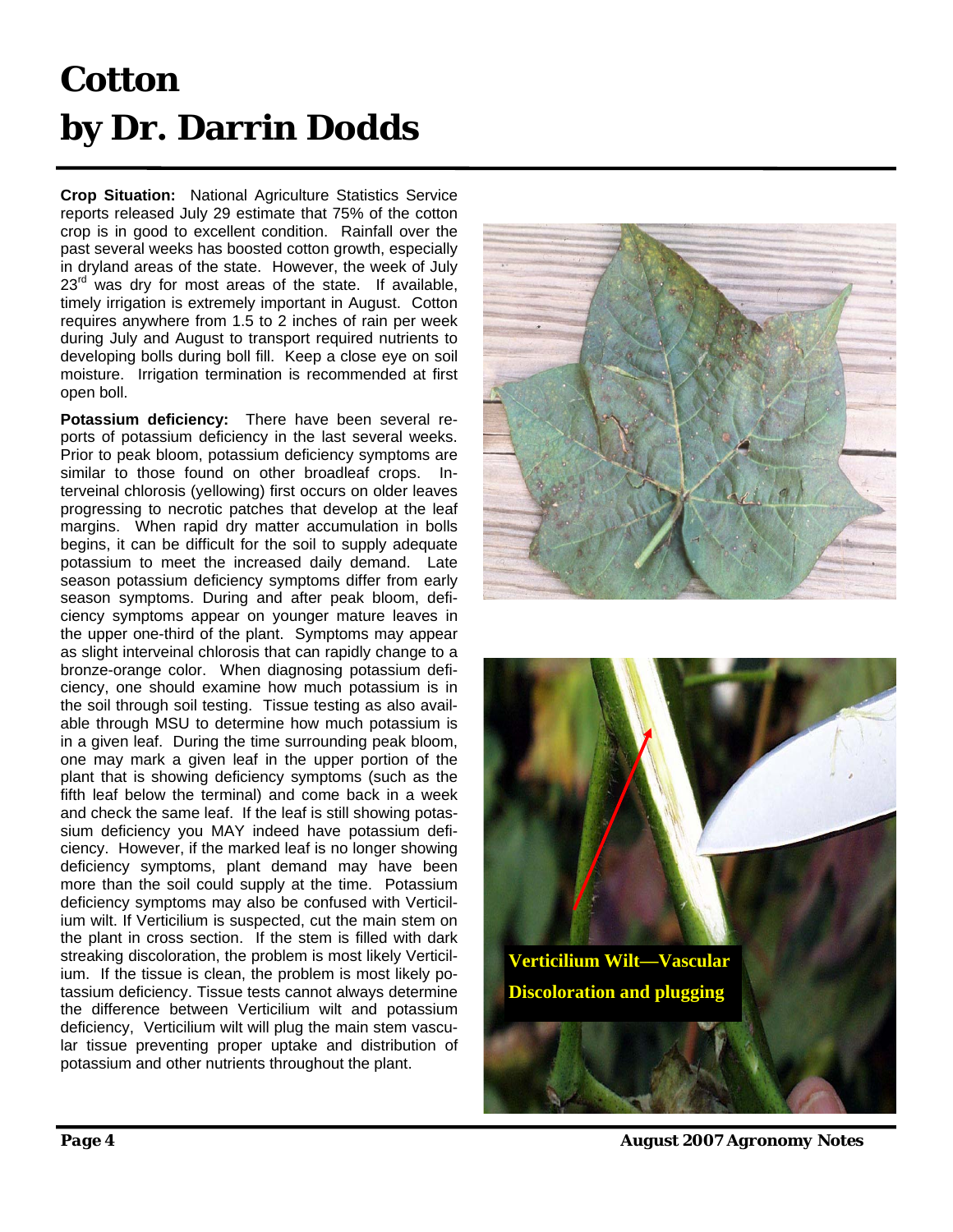### **Cotton continued... by Dr. Darrin Dodds**

**Late Season Nitrogen:** There have also been several questions surrounding late season nitrogen applications, especially in areas where plant bugs have caused low square retention. I would suggest to those thinking about making these late season applications to proceed with caution. Excessive nitrogen can delay maturity, increase rank growth, make the crop more attractive to insects, reduce yields and grade, and make the crop more difficult to defoliate. Before you apply nitrogen this late, be absolutely sure that it is needed. There may be areas that are chlorotic; however, this may be due to something other than nitrogen deficiency. Areas that have received excess amounts of rainfall over the last several weeks may have chlorotic due to insufficient oxygen supply to the roots. Keep in mind nitrogen application timing and rate. If a given field had all of the nitrogen applied early preplant and the plant is carrying a good fruit load, the potential exists for nitrogen deficiency. However, if nitrogen was applied in split applications, it is doubtful that nitrogen will become deficient. Deficiency symptoms may appear as chlorosis on the older leaves first and reduced size of younger leaves. Other symptoms may include: reduced plant height, short fruiting branches, and increased boll shed. Late season deficiency may appear as reddening in the middle of the canopy with poor boll retention at later fruiting sites.

**Defoliation:** Defoliation is one of the last and most important steps in producing a cotton crop. Benefits of proper defoliation include increased picker efficiency, elimination of trash in harvested seedcotton, faster drying of dew (which can increase picking hours per day), straightening of lodged plants, and reduction of boll rot. The activity of cotton harvest aids is dependant on environmental factors which may account for the variability observed between years. Keep in mind that no one harvest aid tankmix will work in all situations. It is important to understand harvest aid application timing and what specific harvest aids will and will not do. In terms of defoliation timing there are several methods used to time defoliation including: percent open bolls, nodes above cracked boll, and accumulated heat units after cutout. It is also important to consider harvest scheduling, and defoliation of later maturing varieties. However, with all of these methods, defoliation timing should be centered on maturity of a given field.

**Defoliation Training:** A defoliation training session will be held on August 15, 2007 from 9 am to 12 noon. Speakers include: Dr. Owen Gwathmey – University of Tennessee, Dr Clifford "Trey" Koger – MSU - DREC, Dr. Daniel Reynolds – MSU, and Darrin Dodds – MSU. Speakers with the exception of Dr. Gwathmey, will be at MSU (Dorman 321); however, we will video conference this session in all interested counties. This training session is targeted towards county directors, area agronomists, and growers; however, if there is anyone else who would like to come, contact your local county director or area agronomist.

As always if anyone has any questions or comments feel free to contact me by phone or email.

Office phone: (662) 325-4072 Cell phone: (662) 418-1024 Fax: (662) 325-8742 Email: darrind@ext.msstate.edu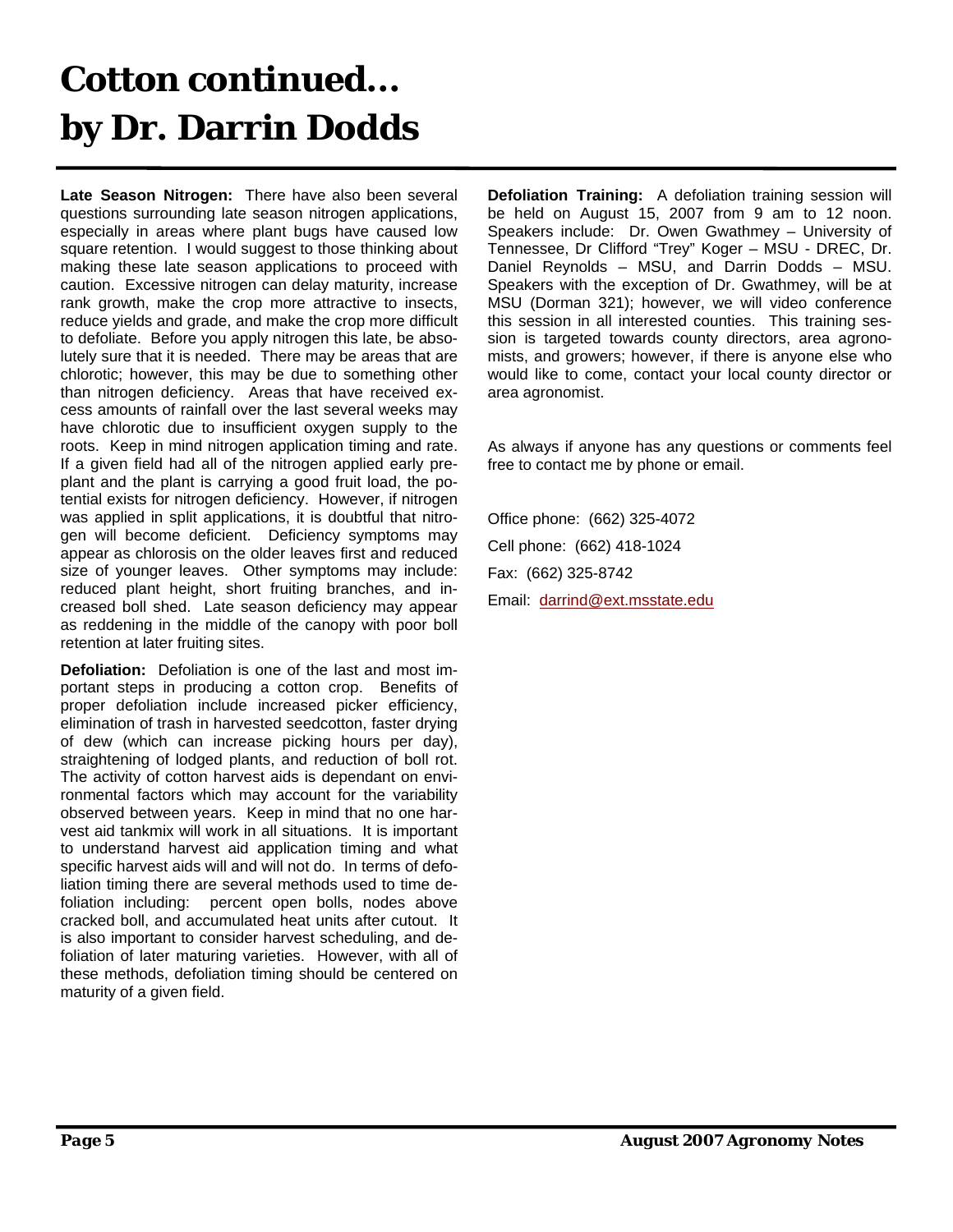### **Forages by Dr. Rocky Lemus**

**Why measure yield?** Pasture yield is the most important determinant of animal performance, yet is the most difficult to define and measure. Many of the important management decisions a livestock producer makes related to the management of the available forage resources. Knowing the forage dry matter yield of a given acreage is important in determining the productivity of the crop, purchasing or selling hay, making fertility and feeding recommendations, planning grazing schemes and adjusting stocking rates. It is important to take into consideration that the amount of forage produced per acre will vary significantly from one location to another. These variations are due to climatic changes, soil types, forage species, moisture, and management.

**Table 1.** Average dry matter yields in pounds per acre (lb/ac) per inch for various forage species.

| <b>Forage Species</b>                | Yield (Ib/ac/in) |
|--------------------------------------|------------------|
| Legumes                              |                  |
| Alfalfa                              | 225              |
| <b>Annual Legumes</b>                | 130              |
| <b>Arrowleaf Clover</b>              | 200              |
| Crimson Clover                       | 200              |
| <b>Red Clover</b>                    | 220              |
| Sericea Lespedeza                    | 175              |
| <b>Cool Season Grasses</b>           |                  |
| Annual Ryegrass - Fall drilled       | 250              |
| Annual Ryegrass - Fall broadcasted   | 170              |
| Annual Ryegrass - Spring broadcasted | 200              |
| Orchardgrass                         | 180              |
| Orchardgrass - clover                | 200              |
| <b>Tall Fescue</b>                   | 210              |
| Small Grains* - Fall drilled         | 150              |
| Small Grains - Spring drilled        | 115              |
| <b>Warm Season Grasses</b>           |                  |
| Bahiagrass                           | 285              |
| Bermudagrass                         | 260              |
| Crabgrass                            | 130              |
| Dallisgrass                          | 150              |
| <b>Native Warm Season Grasses</b>    | 200              |
| <b>Mixed Pasture</b>                 | 180              |

**\***Small grains = rye, oats, wheat, barley, and triticale. Source: Noble Foundation Grazing School, 2007 (online); Ball et al., 2002

It is recommended not to graze pasture below 3 inches to allow a rapid recovery and reduce stand loss. If a pasture has 6 inches of growth, this means 3 inches are grazeable. It is estimated that there are 200 pounds (dry matter) of grass per acre-inch. On 50 acres, this represents 30,000 pounds of available forage per acre (50 acres times 3 inches times 200 lbs/acre/inch). It is safe to assume that harvest efficiency under continuous grazing is approximately 25 to 50%, but efficiency can increase in a rotational grazing system up to 75%. Thus, the livestock will consume only 15,000 pounds of forage. Estimated daily dry matter intake levels of various groups of livestock are shown in Table 2. Dairy cows require on average about 26 pounds of forage (dry matter) per day. Fifty cows eating 26 pounds of dry matter per day equals 1,300 pounds of total forage consumed daily. The available 15,000 pounds of forage to be consumed by 50 cows will last about 12 days (15,000 lbs. available in pasture / 1,500 lb. daily consumption by herd). It is always recommended to use a management goal of 50%, meaning, "take half and leave half." The formula below calculates the approximate number of days that the pasture can support a specific group of animals:

Days = ((Total Forage (lbs/ac) **X** # Ac. **X** % Grazing Efficiency)) / ((Avg. Animal Wt. **X** Intake Rate (% Body Weight) **X** Animal #))

**Table 2.** Estimated daily dry matter intake (DDMI) by various animals based on body weight.

| Livestock          | Animal<br>Weight<br>(lb)* | DDMI (%<br><b>Body</b><br>Weight) | DDMI (lb) |
|--------------------|---------------------------|-----------------------------------|-----------|
| Cow (mature beef)  | 1000                      | 2                                 | 20        |
| Cow (mature dairy) | 1000                      | 2.6                               | 26        |
| Cattle (yearling)  | 750                       | 2                                 | 15        |
| Sheep              | 150                       | 2                                 | 3         |
| Goat               | 100                       | 2                                 | 2         |
| Horse              | 1200                      | 3                                 | 36        |
| Donkey             | 700                       | 3                                 | 21        |

**\***Average weight of mature male or female animal.